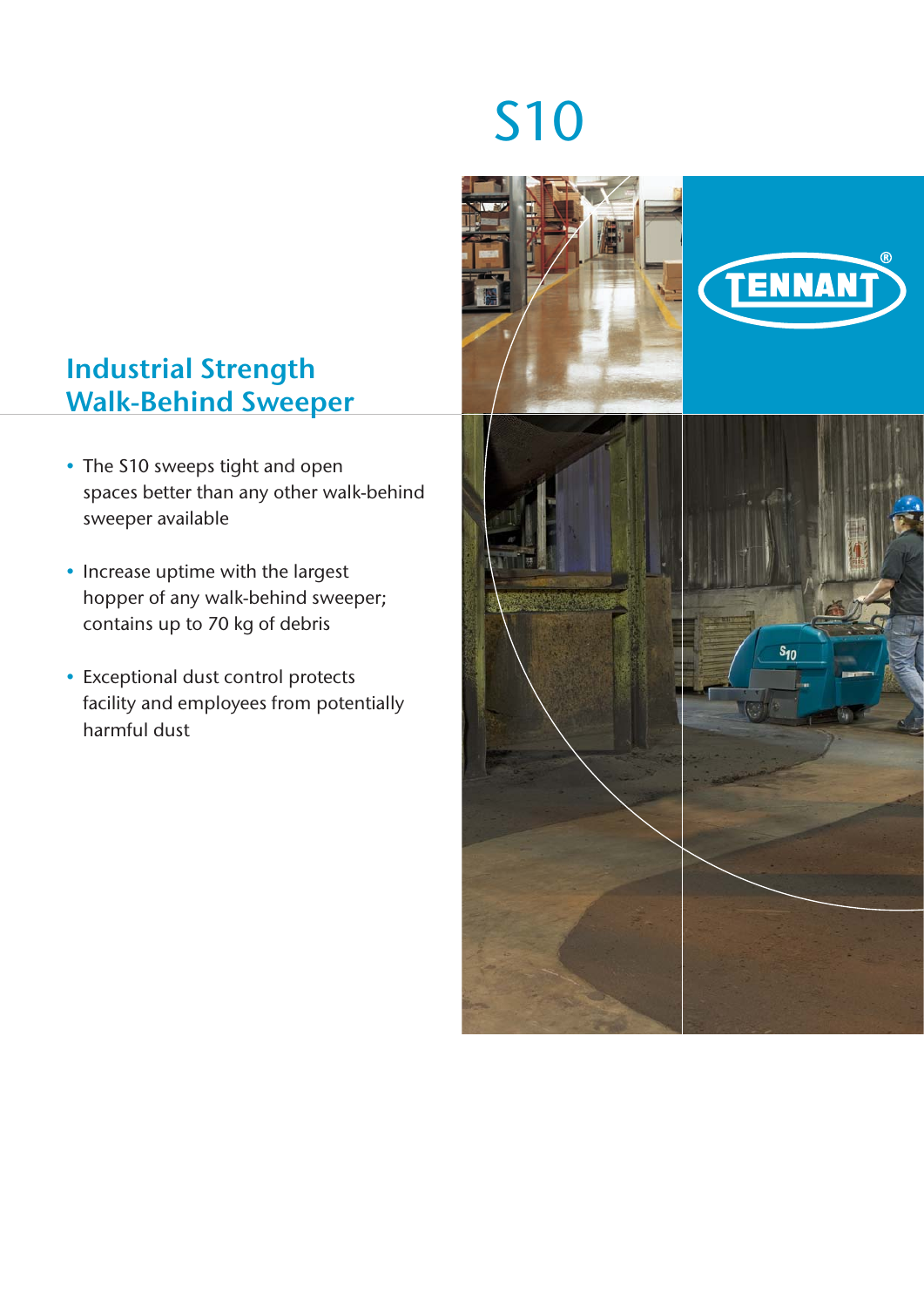

# Best-in-class walkbehind sweeper

#### Sweep both open and congested spaces

Compact design enables the operator to efficiently clean both open and congested spaces.

#### Clean longer

The S10 features two powerful, Wet or Maintenance free batteries for fume-free, long-running performance, while the ergonomically designed handle ensures operator comfort.

#### Lower maintenance cost

Reduce maintenance costs with durable, corrosion-proof construction, while wrap around bumper protects machine and facility.

#### Deliver a thorough clean

Fully variable forward and reverse functions ensure easy manoeuvrability, in any direction, while exceptional dust control filters down to 3 microns.



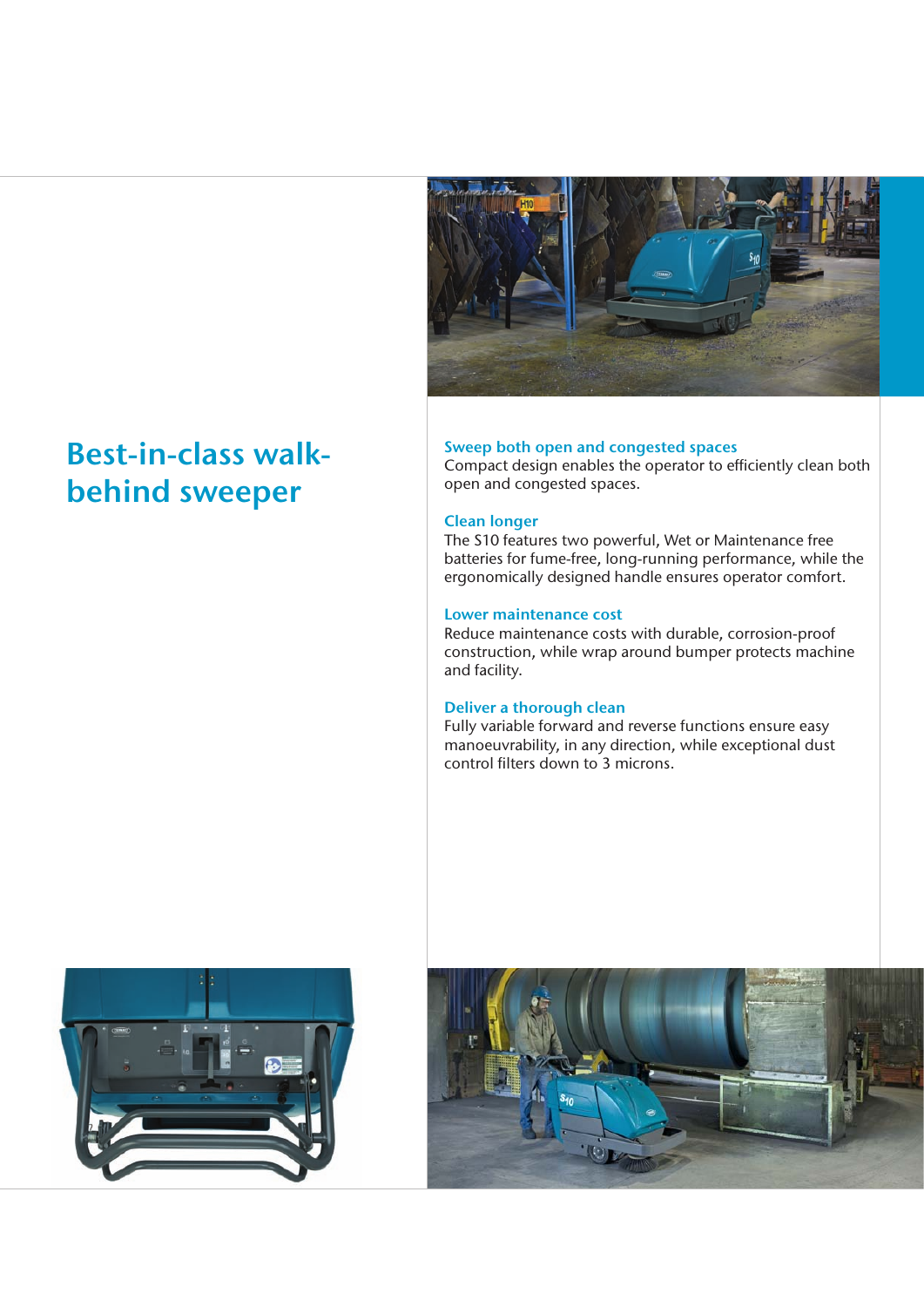The S10 delivers exceptional performance, durability, and dust control while maintaining a fume-free environment.





A Large capacity steel and free-floating hopper holds up to 70 kg, 80 L of debris.

B Dust filtration  $-$ 4.6 m² panel filter captures dust down to 3 microns.

Mechanical filter shaker – automatically timed, circular hammer design.

 $\epsilon$ 

D Ergonomic handle – designed for maximum control and comfort; height adjustable with 3 settings (simple tools required)

# E

On-board charger – easily plugs in, to charge anywhere.